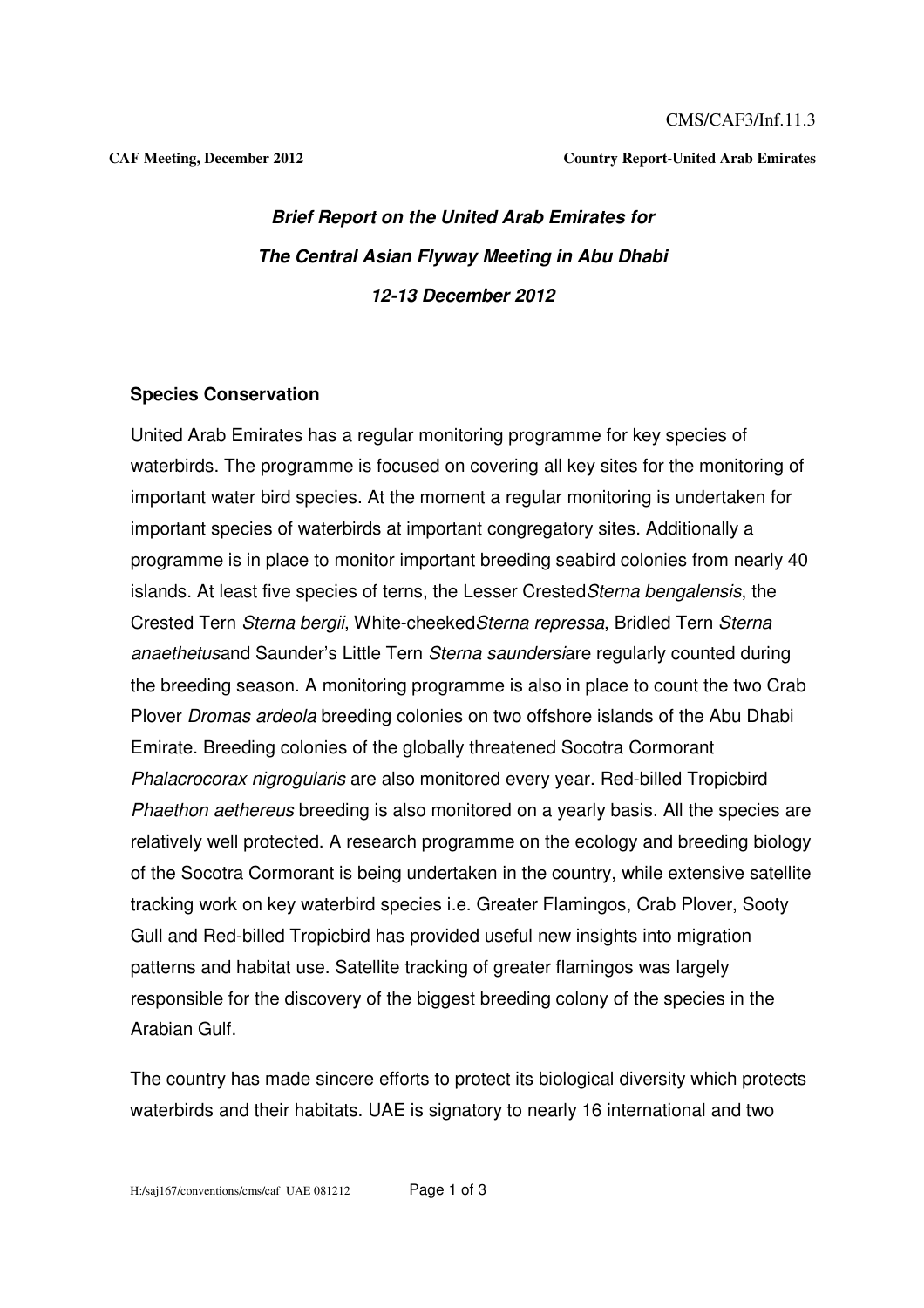#### CMS/CAF3/Inf.11.3

#### **CAF Meeting, December 2012 Country Report-United Arab Emirates**

regional conventions besides 6 protocols related to environment and wildlife including the Convention on Biological Diversity (CBD), the Convention on International Trades in Endangered Species (CITES) and the Regional convention on Protection of the Marine Environment (ROPME). The UAE had recently signed the Ramsar Convention and already two sites, one each in Dubai and Fujairah have been declared as Ramsar sites. Proposal for declaration has already been prepared and will be submitted soon. The UAE works very closely with the Wetlands International and has successfully undertaken and contribute to the IWC in the country.

### **Habitat Conservation**

Some of the important waterbirds habitats in the country have been well protected. The Marrawah Marine Protected Area (MPA) covering nearly 8 islands protects several important islands, which supports important feeding and breeding habitats for both wintering and resident waterbirds. A new Yasat Marine Protected area further protects important bird habitats including some breeding colonies of the tern species. A coastal sensitivity atlas has been produced, which includes all key waterbirds habitats in the Emirate of Abu Dhabi and their sensitivity to various environmental impacts. AL Wathba Wetland in Abu Dhabi and Ras Al Khor Wildlife Sanctuary in Dubai are key waterbird habitats and have been officially protected, with Ras Al Khor already designated as Ramsar site and a proposal for declaration for Al Wathba has been prepared.

## **Recommendations/priorities/needs required to improve the implementation of the Action Plan.**

UAE is an important area for the wintering, breeding and staging waterbirds and conservation of the waterbirds and their habitats is an important element in the conservation of overall biodiversity of the country. With nearly 50% of all the bird species on the Central Asian Flyway and covered under the Central Asian Action Plan, found in the UAE, the country assumes much greater significance to conserve